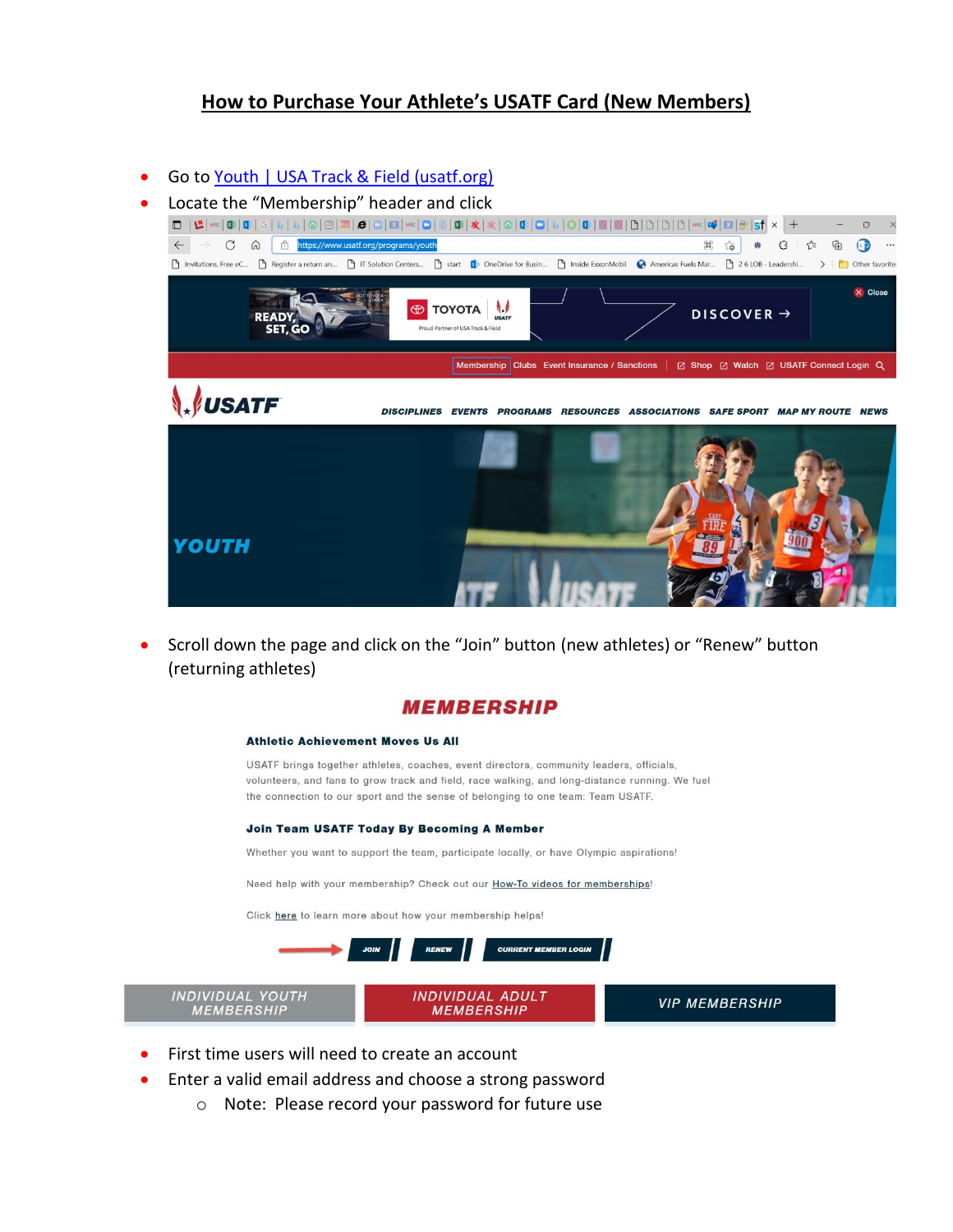|                                                                                                                                                                                                                                                                                                                                                            |                            | <b>Individual Membership</b>                                                                                                                                                                                                                                                                                                                   |
|------------------------------------------------------------------------------------------------------------------------------------------------------------------------------------------------------------------------------------------------------------------------------------------------------------------------------------------------------------|----------------------------|------------------------------------------------------------------------------------------------------------------------------------------------------------------------------------------------------------------------------------------------------------------------------------------------------------------------------------------------|
|                                                                                                                                                                                                                                                                                                                                                            | <b>Account Details</b>     |                                                                                                                                                                                                                                                                                                                                                |
| - Set Login Details<br>- Additional Affiliations<br><b>Member Information</b><br>- Citizenship<br><b>Contact Details</b><br>$\sim$<br><b>Address</b><br>$\frac{1}{2}$<br><b>Membership Details</b><br>$\qquad \qquad =$<br>$=$ Club Info<br><b>Sport Discipline</b><br>$=$<br>- Member<br>Demographics<br>Questionnaire<br>- Acknowledgements<br>$-Waiver$ | Email *<br>Password *<br>ω | Please enter an email<br>address and create a<br>STRONG password.<br>Your data is valuable so<br>please take password<br>creation and use<br>seriously. The email<br>address and password<br>you use will enable you<br>to log into the USA Track<br>& Field Platform and<br>manage your and<br>multiple other<br>memberships.<br>$\mathbf{a}$ |
| COMMECT                                                                                                                                                                                                                                                                                                                                                    |                            | 1/12<br><b>NEXT</b>                                                                                                                                                                                                                                                                                                                            |

• Next, complete the applicable sections highlighted by the red boxes below

|                                                                                                                  |                                                     | <b>Individual Membership</b>                                             |
|------------------------------------------------------------------------------------------------------------------|-----------------------------------------------------|--------------------------------------------------------------------------|
|                                                                                                                  | Member Information                                  |                                                                          |
| <b>Set Login Details</b><br>$\qquad \qquad =\qquad$<br><b>Additional Affiliations</b><br>$\qquad \qquad =\qquad$ | Prefix                                              | <b>Select Prefix</b><br>Athlete's name                                   |
| <b>Member Information</b>                                                                                        | First Name *                                        | $\odot$                                                                  |
| Citizenship<br>$\frac{1}{2}$<br><b>Contact Details</b><br>$\frac{1}{2}$                                          | Middle Initial                                      | $\bullet$                                                                |
| Address<br>$\frac{1}{2}$<br><b>Membership Details</b><br>$\qquad \qquad =$                                       | Last Name *                                         | $\bullet$                                                                |
| Club Info<br>$\frac{1}{2}$<br><b>Sport Discipline</b><br>$\frac{1}{2}$                                           | Suffix                                              | <b>Select Suffix</b><br>$\mathbf{O}$                                     |
| Member<br>$\frac{1}{2}$<br>Demographics                                                                          | Date of Birth                                       | dd<br>уууу<br>mm                                                         |
| Questionnaire<br>Acknowledgements<br>$\frac{1}{2}$                                                               | Sex <sup>*</sup>                                    | $\mathbf \Theta$<br>Male<br>Female<br>$\bigcap$<br>$\bigcap$             |
| Waiver<br>1000                                                                                                   |                                                     | Please note this profile<br>picture upload will be<br>publicly viewable. |
|                                                                                                                  | Profile Picture                                     | No file selected<br>$\mathbf \Theta$<br><b>Choose File</b>               |
|                                                                                                                  | Do you intend to compete in a<br><b>USATF</b> meet? | Yes<br>$\circ$ No<br>$\cap$<br>Check "Yes"                               |
|                                                                                                                  | Is your membership solely to *                      | Yes<br>No<br>$\cap$<br>Check"No"                                         |

## **Note:**

**Member information**: Input the athlete's name and be sure to upload a clear photo*. (Scanned photo, not a cell phone one)* **Membership type:** Select "USATF **Youth** Membership"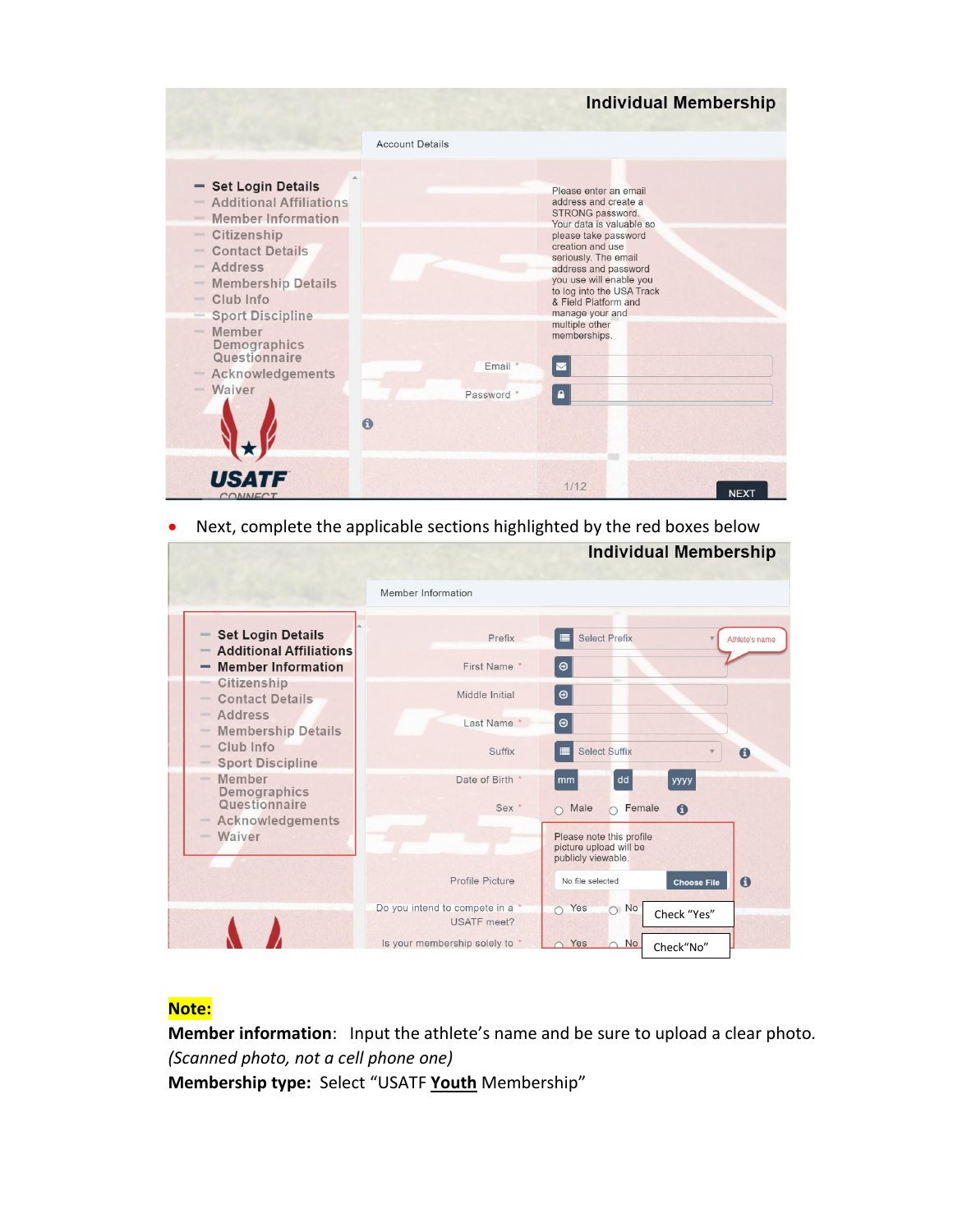**Club Affiliation:** Click on arrow to pull down menu. Scroll down and select **"**Northwest Flyers Track Club (TX-25-0708)"

**Sports Discipline:** Select "Track Events", "Field Events" and "Cross Country" (if applicable)

|                                                                                                                                          |                         | <b>Individual Membership</b>                                                                            |
|------------------------------------------------------------------------------------------------------------------------------------------|-------------------------|---------------------------------------------------------------------------------------------------------|
|                                                                                                                                          | <b>Sport Discipline</b> |                                                                                                         |
| <b>Set Login Details</b><br>$\qquad \qquad = \qquad$<br><b>Additional Affiliations</b><br><b>Member Information</b><br>$\qquad \qquad =$ |                         | Please indicate the sport<br>disciplines in which you<br>plan to participate.<br>Select all that apply. |
| <b>Citizenship</b><br>$\equiv$<br><b>Contact Details</b><br><b>Address</b><br>$=$<br><b>Membership Details</b><br>$\equiv$               | Sports Codes *          | ≡<br><b>Track Events</b>                                                                                |
| Club Info<br>$\sim$<br><b>Sport Discipline</b><br>Member<br><b>COLOR</b>                                                                 |                         | <b>Field Events</b><br>Road Running / Long Distance<br><b>Cross Country</b>                             |
| Demographics<br>Questionnaire<br>Acknowledgements                                                                                        |                         | Ultra-Marathon Running<br>Mountain / Trail                                                              |
| Waiver                                                                                                                                   |                         |                                                                                                         |

• Complete each section as directed, then final screen will look like below